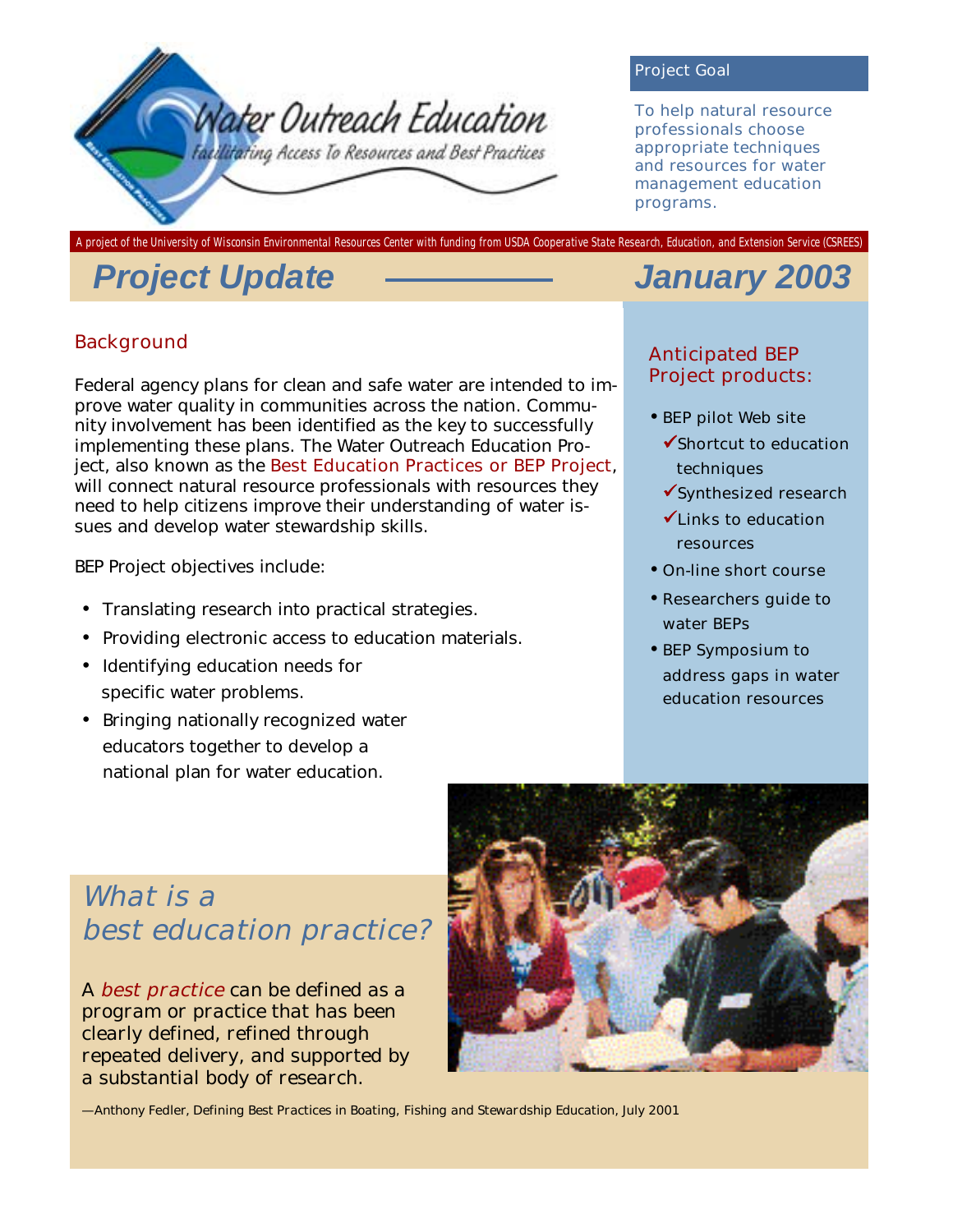

The Best Education Practices Project will work in collaboration with the federal agency clean and safe water partnership and other networks to develop and promote best education practices (BEPs) for water education and to improve access to education resources and strategies. Examples of BEPs incorporated in successful water programs include assessing audience needs; judging the quality of water education materials; choosing appropriate instructional strategies; developing instructional skills; and evaluating Web site resources.



## Current Project Activities

To help natural resource professionals choose appropriate educational techniques and resources, familiar sources must provide access. But, sources must also provide evidence that education is valued. Current BEP Project activities involve building the case for value and organizing a system for access to resources.

#### Building the Case for Value

Why should natural resource professionals incorporate best education practices into water management programs? How will the BEP Project make the case that incorporating best education practices in their work is worth the effort and resources? We've taken a three-part approach toward answering these questions.

#### 1. Study of Provider Needs

In 2002 we conducted the BEP Study of Providers Needs to identify what resources these professionals currently use, how the resources might better meet user needs, how the project can make them more accessible, and how it can promote the use of best practices in water outreach education. Informants included Extension Water Quality Coordinators as well as other U.S. water outreach and education professionals.

The study revealed that, in general, it is important for educators to have help assessing the needs of their audiences, help assessing and selecting the highest quality resources, and help finding and accessing water education materials. Respondents also suggested services that would enhance

Major categories of survey inquiry:

- $\checkmark$  Use of the Internet.
- $\checkmark$  Preferred sources of materials and advice.
- $\checkmark$  Targeted audiences.
- $\checkmark$  Instructional strategies used.
- $\checkmark$  Methods of assessing quality of resources.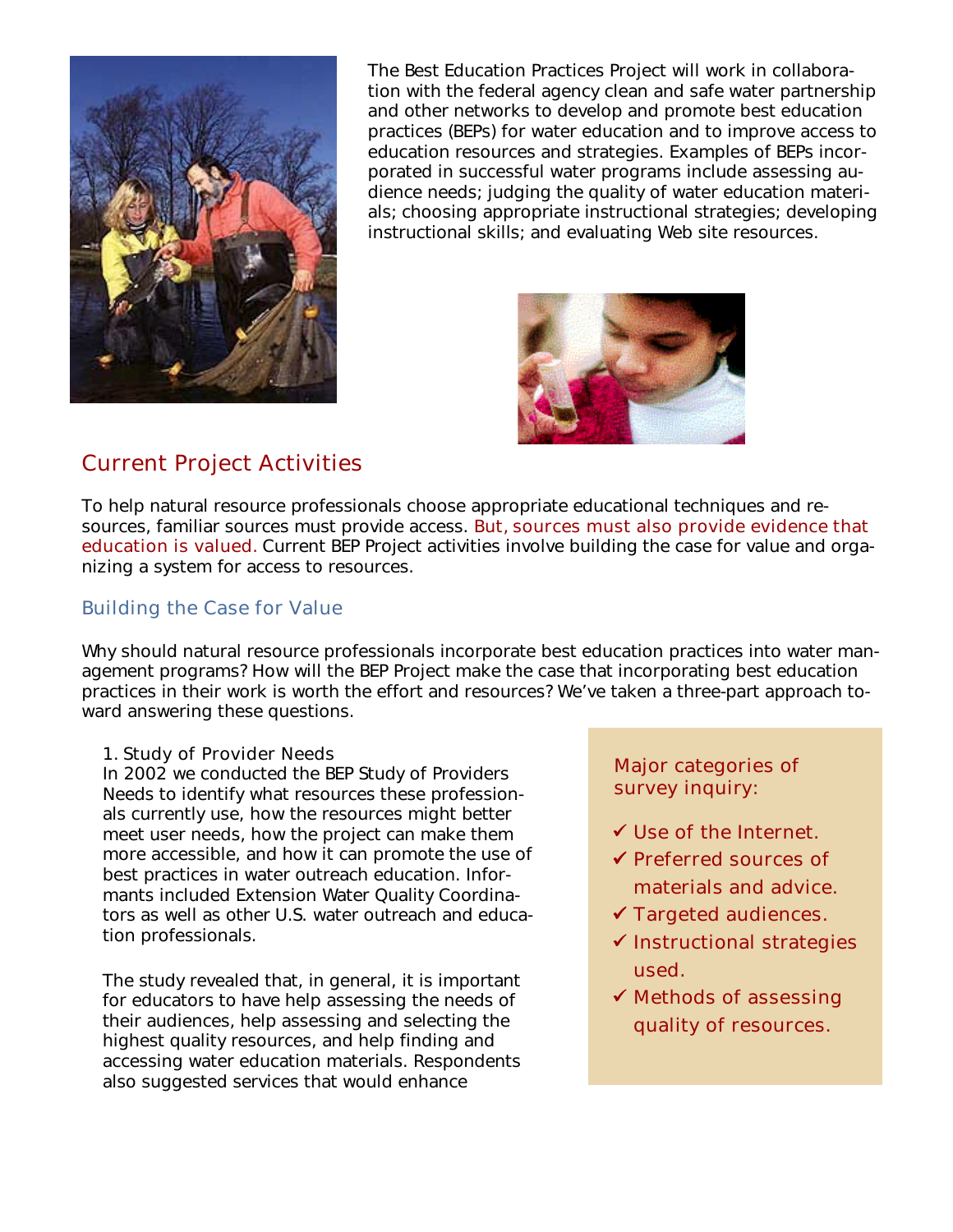outreach and educational efforts by water quality educators. For example, the informants recommended provision of some form of facilitated communication among providers. To learn more about the results of the study please see the *BEP Study of Provider Needs Report*. For a short summary of the report see *BEP Study of Provider Needs – An Overview*. Both can be found at www.uwex.edu/erc/waterbeps.

#### 2. Model Education Techniques

Our study respondents outlined the instructional strategies they value for their outreach and education efforts. Summaries of these and additional model techniques are being developed for the BEP Web site.

#### 3. Synthesis of Significant Research

The BEP Web site will offer a shortcut for quickly exploring the components of learning, theoretical foundations of education, and components of practice (planning, implementation and evaluation), which provide the basis for understanding the importance of BEPs.

In addition, we are conducting a literature search to identify research findings that apply to education of specific audiences. We are looking for any unique tips or strategies that have been tested and shown to be effective with target audiences.

### Organizing a System for Access

What are the problems with finding and accessing water education materials and resources? What organizational and technical design techniques should we apply when building the BEP Web site? We have turned to the field of knowledge management and our colleagues for answers.

#### 1. Knowledge Management Principles

The BEP Project will identify education strategies used successfully with:

- $\checkmark$  Recreational water users
- $\checkmark$  Local decision makers
- $\checkmark$  Industrial water users
- $\checkmark$  Retail business
- ✔ Landowners
- $\checkmark$  Watershed groups
- $\checkmark$  Riverway groups
- $\checkmark$  Policy makers
- Agricultural commodity groups

The study respondents informed us about their successes and frustrations searching for resources. Their responses, knowledge management principles, and experts in the field of knowledge management are helping us develop a framework of organization for the BEP Web site. The following recommendations will guide our plan of work:

- $\checkmark$  Enhance and facilitate communication
- $\checkmark$  Provide quick rewards
- $\checkmark$  Make the BEP Web site relevant
- $\checkmark$  Emphasize rewards of using
- $\checkmark$  Provide evaluation and feedback tools
- $\checkmark$  Establish partners for technical development and support